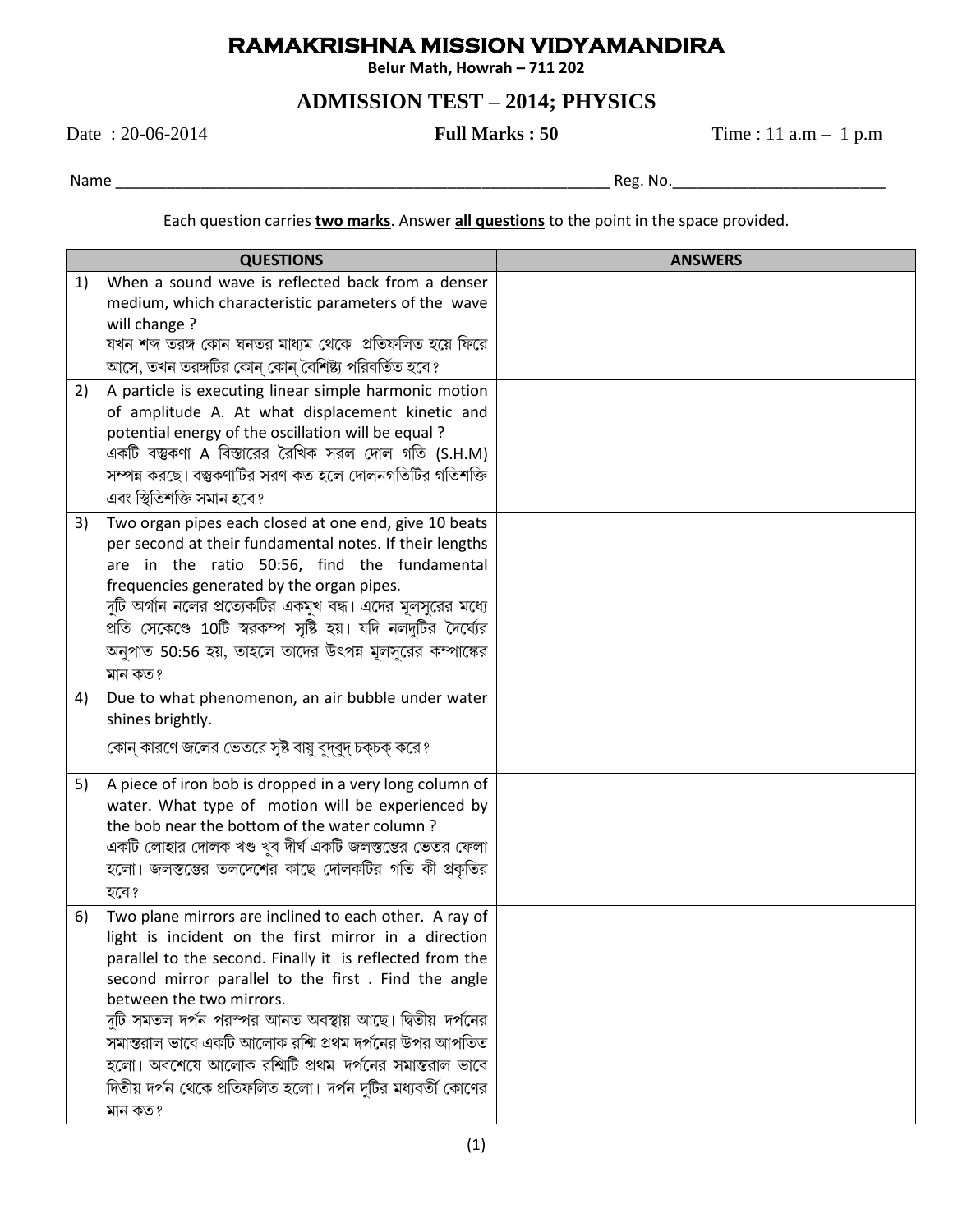| 7) | An equi-convex lens with focal length f, is cut into two<br>plano-convex lenses. What will be the focal lengths<br>of the plano-convex lenses ?<br>f ফোকাস দৈৰ্ঘ্য বিশিষ্ট একটি সমোত্তল লেন্স (equi-convex) -কে<br>দুটি সমতল-উত্তল (plano-convex) লেন্সে বিভক্ত করা হলো।<br>সমতল-উত্তল লেন্স দুটির ফোকাস দৈর্ঘ্য কত হবে?                                                                                                                                                                                                                                                                           |  |
|----|----------------------------------------------------------------------------------------------------------------------------------------------------------------------------------------------------------------------------------------------------------------------------------------------------------------------------------------------------------------------------------------------------------------------------------------------------------------------------------------------------------------------------------------------------------------------------------------------------|--|
| 8) | How much time will be taken by light to traverse a<br>glass slab of thickness 1m and refractive index 1.5 ?<br>1.5 প্রতিসরাঙ্ক বিশিষ্ট 1মি. পুরু কোন কাঁচখণ্ডের মধ্যে দিয়ে<br>আড়াআড়িভাবে আলোক রশ্মি যেতে কত সময় লাগবে?                                                                                                                                                                                                                                                                                                                                                                         |  |
| 9) | When a lift ascends with a constant acceleration f,<br>what would be the change in reading of a mercury<br>barometer placed inside it?<br>যখন কোন লিফ্ট f  সমত্বরণে ওপরের দিকে ওঠে, তখন এর মধ্যে<br>রাখা পারদ ব্যারোমিটারের পাঠে কী পরিবর্তন হবে?                                                                                                                                                                                                                                                                                                                                                  |  |
|    | 10) A man is standing on a rotating table. He pickup a rest<br>mass by his hand from outside of the table. What will<br>be the nature of the change in the angular speed of<br>the table?<br>একজন ব্যক্তি কোন একটি আবর্তনশীল টেবিলের উপর দাঁডিয়ে<br>আছে। সে টেবিলের বাইরে থেকে একটি স্থির বস্তু তার হাত দিয়ে<br>তুলে নিল। ফলে টেবিলটির কৌণিকবেগের কীরূপ পরিবর্তন হবে?                                                                                                                                                                                                                            |  |
|    | 11) A pipe of length 2L is closed at the two ends after<br>filling up it with an incompressible liquid of mass M.<br>The pipe is then rotated in a circle with angular speed<br>$\omega$ in horizontal plane with the axis passing through<br>one end of the pipe. What is the force applied by the<br>liquid on the opposite end of the pipe?<br>M ভরের একটি অসংনম্য তরল দ্বারা 2L দৈর্ঘ্যের একটি নলকে<br>সম্পূর্ণ ভর্তি করে তার দুমুখ বন্ধ করে দেওয়া হলো। এরপর নলটিকে<br>একপ্রান্তগামী অক্ষ বরাবর অনুভূমিকতলে ω কৌণিকবেগে বৃত্তপথে<br>ঘোরানো হলো। নলটির অপর প্রাস্তে তরলটি কত বল প্রয়োগ করবে ? |  |
|    | 12) A car of mass m is travelling over a convex bridge of<br>radius r. What is the maximum speed of the car so<br>that it is not jumped up at the vertex of the bridge?<br>m ভর বিশিষ্ট একটি গাড়ী r ব্যাসার্ধ বিশিষ্ট একটি উত্তল সেতুর<br>উপর দিয়ে যাচ্ছে। গাড়ীটি যাতে সেতুটির শীর্ষবিন্দুতেও লাফিয়ে না<br>ওঠে, সেই অবস্থায় একটির সর্বোচ্চ বেগ কত হবে?                                                                                                                                                                                                                                        |  |
|    | 13) Each of two particles of equal mass under the effect of<br>mutual gravitational force is rotating in a circle of<br>radius r. What is the speed of each of the particles?<br>সমভরের দুটি বস্তুকণার প্রত্যেকটি পারস্পরিক মহাকর্ষীয় বলের প্রভাবে r<br>ব্যাসার্ধের বৃত্ত বরাবর আবর্তিত হচ্ছে।প্রত্যেকটি বস্তুকণার দ্রুতি কত হবে ?                                                                                                                                                                                                                                                                |  |
|    | 14) A body rises up 10km above the surface of the earth<br>and the same body gets down the same distance<br>inside the earth. Find the difference between the<br>acceleration due to gravity in the two cases?<br>কোন বস্তু ভূ-পূষ্ঠ থেকে 10কিমি ওপরে উঠল এবং একই বস্তু<br>সমদূরত্বে ভূ-পৃষ্ঠের অভ্যন্তরে প্রবেশ করল। এই দুটি ক্ষেত্রে বস্তুটির<br>অভিকর্ষজ ত্বরণের পার্থক্য নির্ণয় কর।                                                                                                                                                                                                           |  |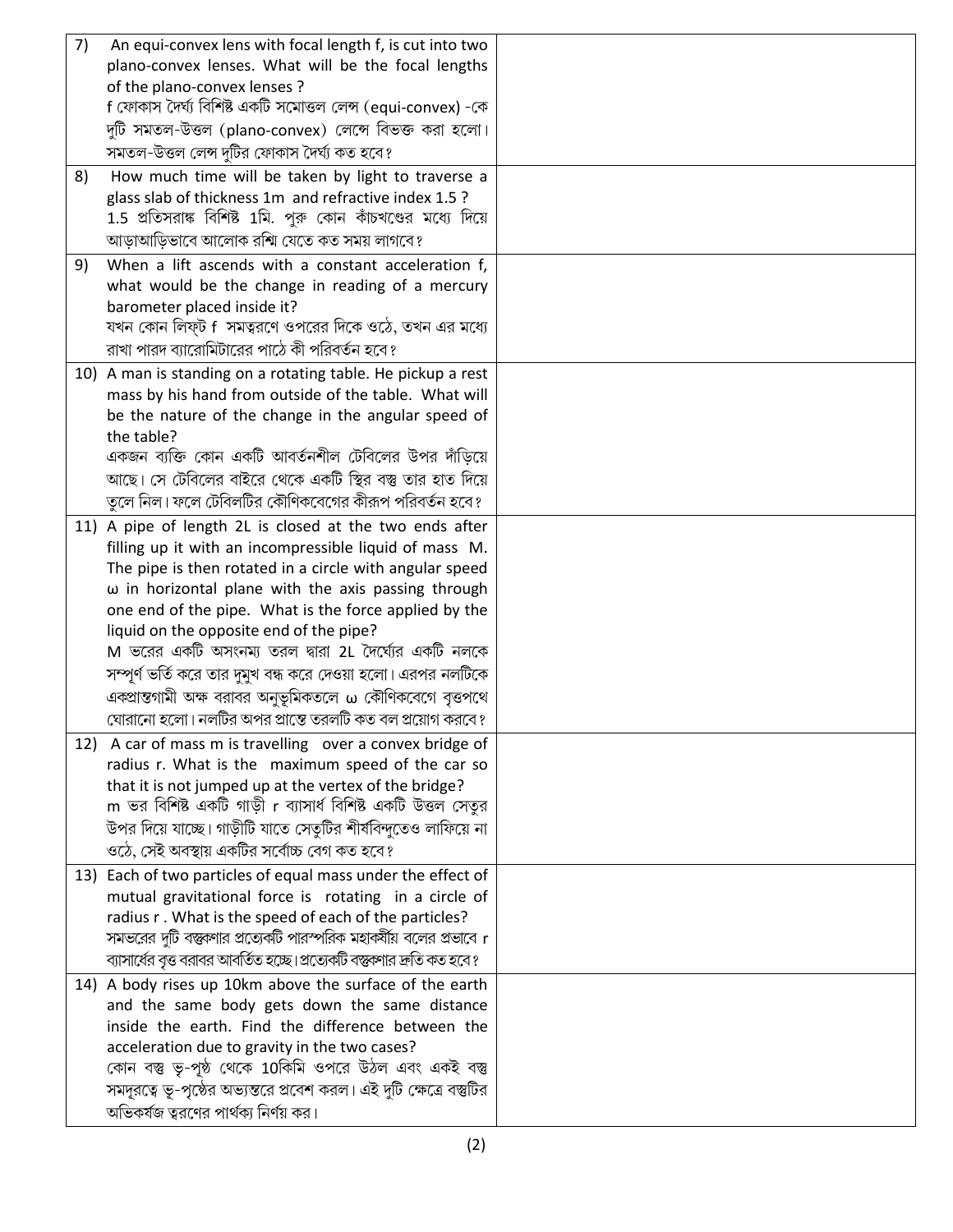| 15) If ice of polar zone of the earth is melted, what would<br>be the change in the time period of the rotation of the |  |
|------------------------------------------------------------------------------------------------------------------------|--|
| earth about its own axis.                                                                                              |  |
| যদি পৃথিবীর মেরু অঞ্চলের বরফ গলে যায়, তাহলে পৃথিবীর নিজ                                                               |  |
| অক্ষ বরাবর আবর্তনের পর্যায়কালের কীরূপ পরিবর্তন হবে?                                                                   |  |
|                                                                                                                        |  |
| 16) In vacuum two parallel plates are placed with a                                                                    |  |
| potential difference 100V. A proton at rest is released                                                                |  |
| from positive side of the plate. What is the speed of the                                                              |  |
| proton when it hits the negative plate? Given charge of                                                                |  |
| the proton is $1.6 \times 10^{-19}$ C and mass $1.67 \times 10^{-27}$ Kg.                                              |  |
| 100V বিভব পার্থক্য বিশিষ্ট দুটি সমান্তরাল পাতকে শূন্য মাধ্যমে                                                          |  |
| রাখা হলো। ধনাত্মক পাতের দিক থেকে একটি স্থির প্রোটন কণা                                                                 |  |
| ছেড়ে দেওয়া হলো। যখন প্রোটনটি ঋণাত্মক  পাতটিকে আঘাত                                                                   |  |
| করল তখন কণাটির দ্রুতি কত হবে? প্রদত্ত আছে প্রোটনের আধান                                                                |  |
| $1.6 \times 10^{-19}$ C এবং ভর $1.67 \times 10^{-27}$ Kg.                                                              |  |
| 17) The magnetic field due to a single turn coil of wire at                                                            |  |
| its centre is B. Find the value of the magnetic field at                                                               |  |
| the centre of coil with two turns made from previous                                                                   |  |
| length of the wire.                                                                                                    |  |
| একপাক বিশিষ্ট তারে কুণ্ডলীর কেন্দ্রে সৃষ্ট চৌম্বক ক্ষেত্র হলো B।                                                       |  |
| যখন তারটির পূর্ববর্তী দৈর্ঘ্য দিয়ে দুটি পাকের তারের কুণ্ডলী তৈরী                                                      |  |
| করা হয়, তখন এটির কেন্দ্রে চৌম্বক ক্ষেত্রের মান কত হবে তা নির্ণয়                                                      |  |
| কর।                                                                                                                    |  |
| 18) Sketch the electric lines of force for a system of two                                                             |  |
| equal and same type of charges separated by a                                                                          |  |
| distance.                                                                                                              |  |
| সমমানের এবং সমধর্মী দুটি আধানকে একটি নির্দিষ্ট দূরত্বে রাখা হলে                                                        |  |
| উহাদের তড়িৎ বল রেখার চিত্রটি এঁকে দেখাও।                                                                              |  |
| 19) A circular loop of conducting wire is carrying a current                                                           |  |
| in anti clock wise direction in x-y plane. Draw the                                                                    |  |
| magnetic field lines associated with the loop.                                                                         |  |
| x-y সমতলে রাখা বৃত্তাকার একটি পরিবাহী তারের মধ্যে দিয়ে                                                                |  |
| বামাবর্তী (Anti-clock wise) তড়িৎ প্রবাহিত হচ্ছে, বৃত্তাকার ঐ                                                          |  |
| তারটির সঙ্গে সংযুক্ত চৌম্বক বলরেখা এঁকে দেখাও।                                                                         |  |
| 20) A charge q is divided into two parts. Find the values of                                                           |  |
| the charge-fractions so that the repulsive force                                                                       |  |
| between them is maximum.                                                                                               |  |
| q পরিমাণ আধানকে দুটি অংশে ভাগ করা হলো। আধান অংশ                                                                        |  |
| দুটির মান কত হলে ওদের মধ্যে পারস্পরিক বিকর্ষণ বল সর্বোচ্চ                                                              |  |
| হবে, নির্ণয় কর।                                                                                                       |  |
| 21) Calculate the velocity v of ions that pass un-deflected                                                            |  |
| under the influence of electric( $E$ ) and magnetic( $B$ )                                                             |  |
| fields which are perpendicular to each other. Given                                                                    |  |
| E=14 KV/m, B=1.4T. The direction of $v$ is perpen-                                                                     |  |
| dicular to both E and B.                                                                                               |  |
| পরস্পরের সঙ্গে লম্বভাবে অবস্থিত একটি তড়িৎক্ষেত্র (E) এবং                                                              |  |
| চৌম্বক ক্ষেত্র (B)-এর যৌথ প্রভাবে, আয়নকে অবিচ্যুত অবস্থায়                                                            |  |
| যেতে গেলে আয়নের বেগ v কত হবে তা নির্ণয় কর। প্রদত্ত আছে                                                               |  |
| E=14 KV/m, B=1.4T. v-এর দিক E এবং B উভয়ের সঙ্গে লম্ব                                                                  |  |
| বরাবর।                                                                                                                 |  |